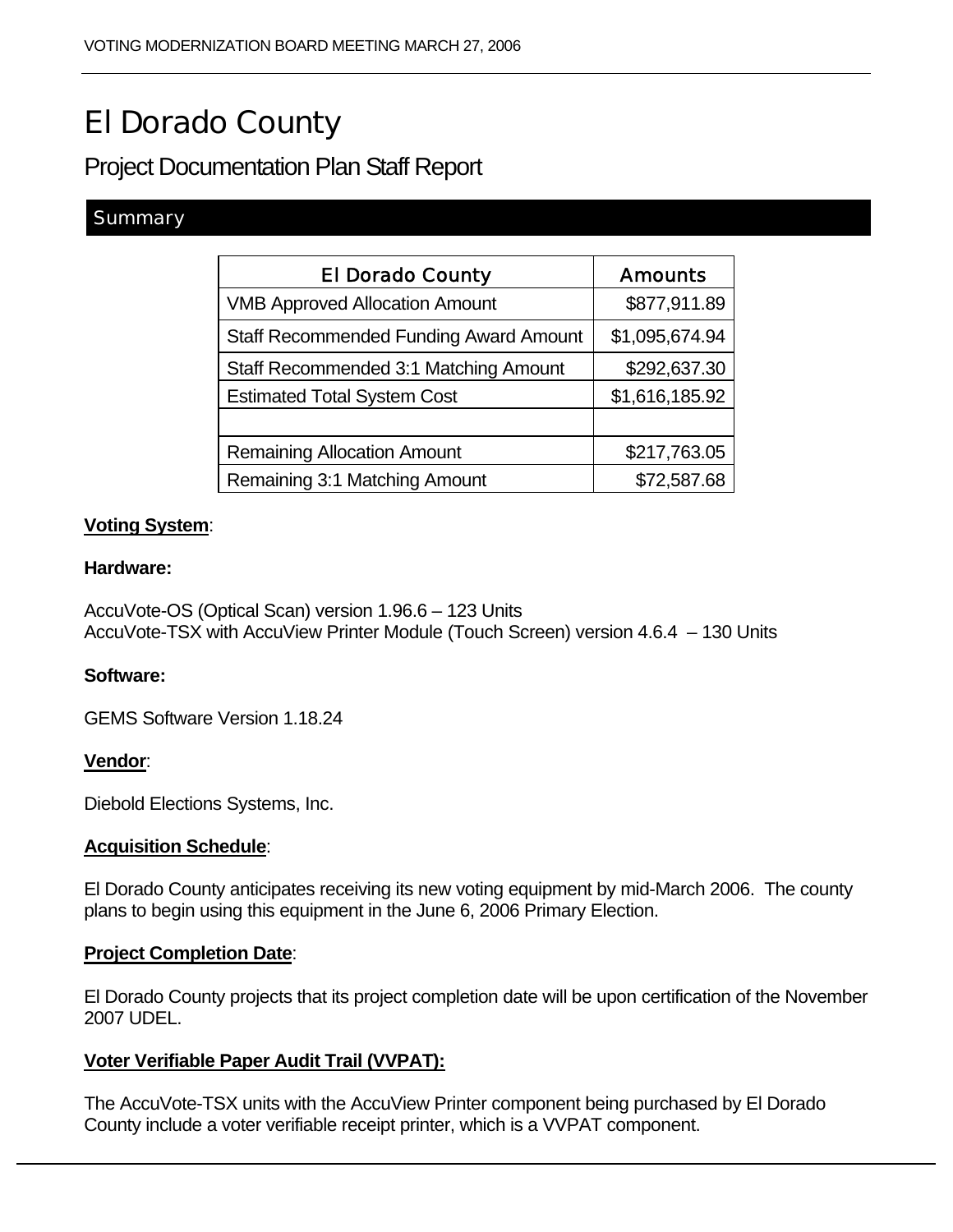El Dorado County Project Documentation Plan Staff Report

# **Staff Report**:

El Dorado County's Project Documentation Plan meets the requirements for completeness. The Diebold AccuVote-OS Optical Scan units and AccuVote-TSX touch screen units are certified for use in California.

El Dorado County will be converting from the Datavote punch card voting system to a blended optical scan and touch screen voting system. El Dorado County believes that the deployment of the one optical scan unit and one DRE unit in all polling places will bring the county into full compliance with the requirements of the Help America Vote Act (HAVA). The DRE units will provide access to those voters with disabilities and will also satisfy the second-chance voting requirements by not allowing over-votes and identifying under-votes to each voter.

El Dorado County assembled a Voting Systems Selection Committee comprised of the elections staff, members of the public, poll workers, trainers, the former County Registrar, former board members, and a member of the League of Women Voters to assist in the selection of the new voting system. The Voting Systems Selection Committee believes that the Diebold optical scan ballot most closely resembles the current punch card voting process and thus would reduce the training time and increase voter acceptance of the new system. Approximately forty percent of El Dorado County's registered voters are permanent absentee voters, and the number of absentee voters has been increasing every year. El Dorado County believes that purchasing optical scan voting equipment will cost significantly less than a full touch screen option, and it is in alignment with the county's absentee voting trend.

El Dorado County is currently developing an extensive voter outreach program to introduce the new voting system to its voters. The county plans to hold demonstrations of the new voting equipment at community events and also plans to involve the local media to promote the new voting system. The county is considering developing direct mail pieces to assist its voters on how to use the new equipment before voters get to the polls. The county plans to provide its poll workers and voters with evaluation forms and surveys to get feedback on the new voting system. Based upon this feedback, the county will adjust procedures as necessary to best serve its voters. El Dorado County has retained an outside consultant to assist in the development of a project plan to fully implement the new voting system.

El Dorado County will only receive VMB payments once it has submitted detailed invoices for its certified voting equipment. Please note that the staff proposed funding award is based upon allowable reimbursement under Proposition 41 for voting equipment hardware and software only. The ancillary services and extended warranties line items listed in the El Dorado County contract with Diebold would not be covered as a reimbursable claim under Proposition 41.

# **Staff Recommendation**:

It is our recommendation that El Dorado County's Project Documentation Plan be approved and a Funding Award letter be issued in the amount of \$877,911.89.